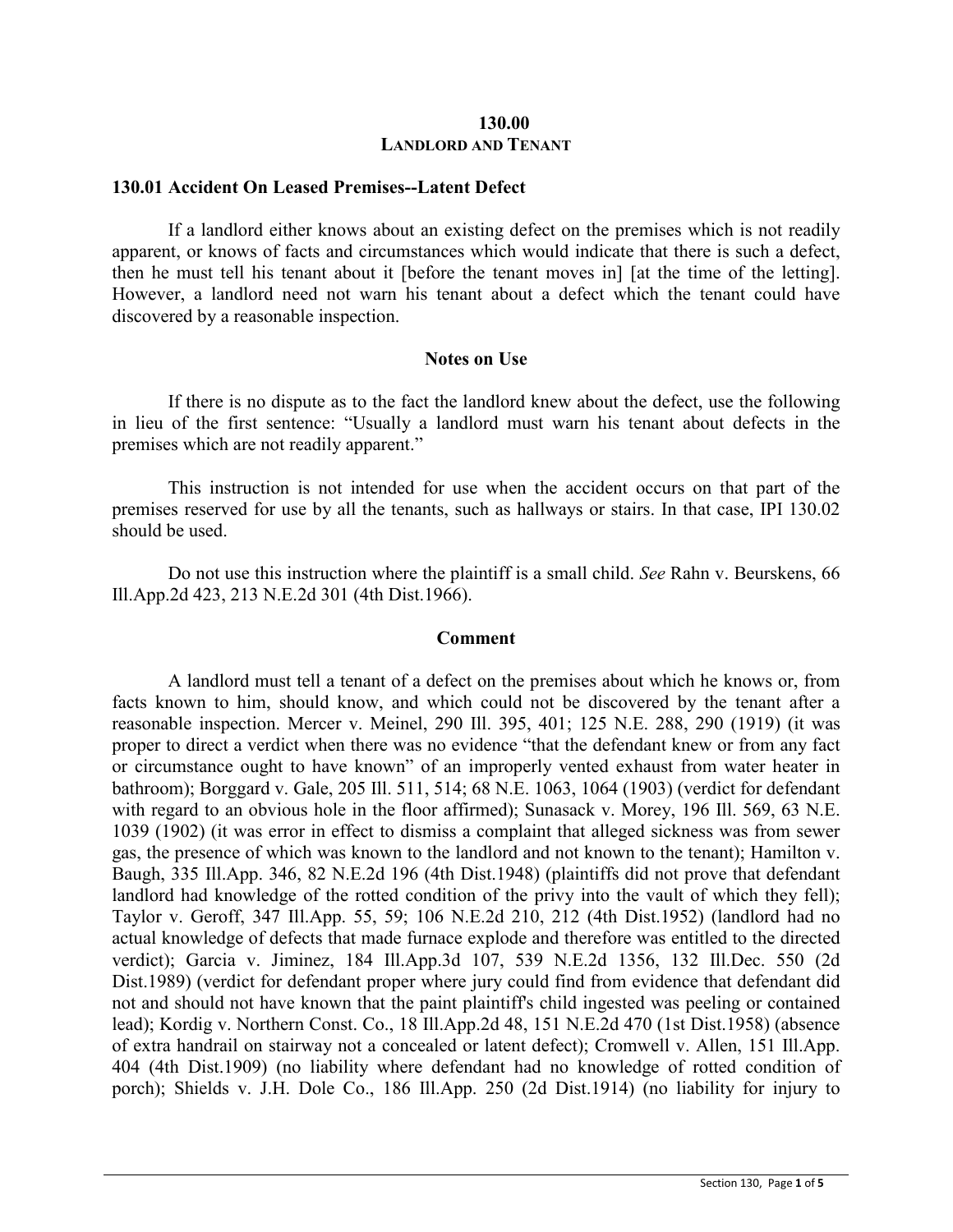tenant's servant where landlord and tenant both had knowledge of the defective condition of the building); Soibel v. Oconto Co., 299 Ill.App. 518, 20 N.E.2d 309 (1st Dist.1939) (no evidence that landlord knew or should have known of rotted floor); Elbers v. Standard Oil Co., 331 Ill.App. 207, 72 N.E.2d 874 (1st Dist.1947) (lack of oil in hydraulic lift not a latent defect); Farmer v. Alton Bldg. & Loan Ass'n, 294 Ill.App. 206, 13 N.E.2d 652 (4th Dist.1938) (jury question as to whether a cesspool covering was defective and whether defendant knew or should have known about the defect); Clerken v. Cohen, 315 Ill.App. 222, 42 N.E.2d 846 (1st Dist.1942) (lack of gutters which caused ice to form not a latent defect); Sollars v. Blayney, 31 Ill.App.2d 341, 176 N.E.2d 477 (3d Dist.1961) (judgment for plaintiff proper where evidence showed landlord knew of defect in roof which caused puddle on plaintiff's floor); Murphy v. Messerschmidt, 41 Ill.App.3d 659, 355 N.E.2d 78 (5th Dist.1976), *aff'd*, 68 Ill.2d 79, 368 N.E.2d 1299, 11 Ill.Dec. 553 (1977) (texture of stairs not latent defect where fall was caused by severe rain); Webster v. Heim, 80 Ill.App.3d 315, 399 N.E.2d 690, 35 Ill.Dec. 624 (3d Dist.1980) (a single exit, lack of fire doors and provision of combustible furniture to other tenants were not latent defects).

A landlord has no duty, however, to notify a tenant of defects discovered after the time of letting. Long v. Joseph Schlitz Brewing Co., 214 Ill.App. 517 (1st Dist.1919).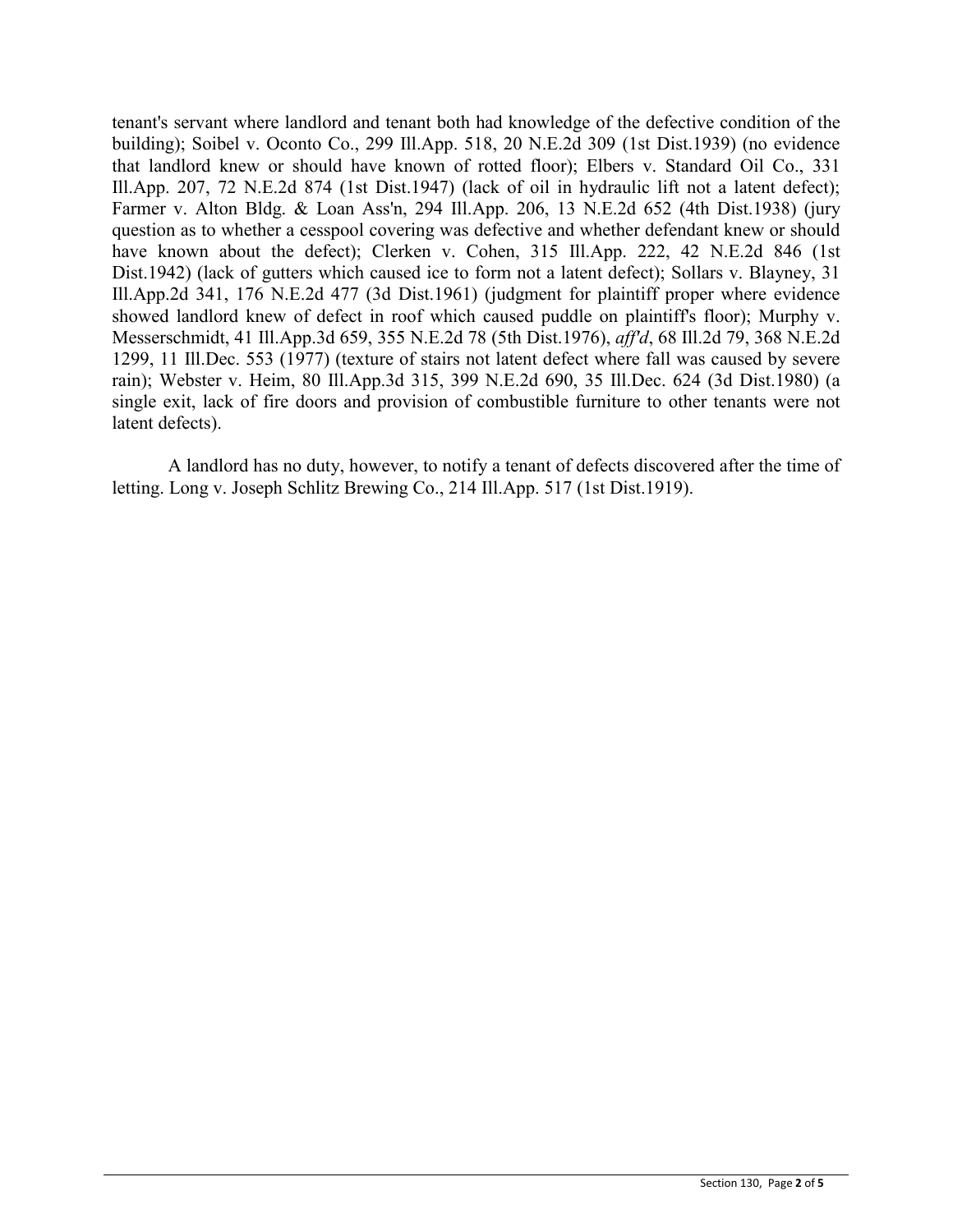## **130.02 Accident On Premises Reserved For Common Use**

A landlord must use ordinary care to keep the [stairs, hallway, etc.] in a reasonably safe condition [for the purpose for which the [stairs, hallway, etc.] were reasonably intended].

## **Notes on Use**

This instruction is applicable where there is more than one living unit in the building and there are premises reserved for common use. The blanks should be filled in with items used in common, such as stairs, hallway, etc.

The bracketed phrase should be used where there is a dispute as to whether the premises were being used for a purpose for which they were reasonably intended. The phrase may not be appropriate in the case of a minor using the premises for purposes other than those for which the premises were reasonably intended. Kahn v. James Burton Co., 5 Ill.2d 614, 126 N.E.2d 836 (1955); Smith v. Springman Lumber Co., 41 Ill.App.2d 403, 191 N.E.2d 256 (4th Dist.1963) (verdict in favor of minor tenant proper where it was foreseeable that children would play on dangerous, unused fuel oil tank stored in side yard); Rahn v. Beurskens, 66 Ill.App.2d 423, 213 N.E.2d 301 (4th Dist.1966) (jury question as to whether it was foreseeable that a minor tenant might grasp a defective electrical wire while simultaneously grasping a water faucet); Drell v. American Nat. Bank & Trust Co., 57 Ill.App.2d 129, 207 N.E.2d 101 (1st Dist.1965) (owner of apartment building liable when empty oxygen tank stored in passageway was upset by tug of dog's leash tied to tank, injuring minor plaintiff).

The fact that a minor may be trespassing on a landlord's property is not a defense. Schranz v. Halley, 114 Ill.App.3d 159, 448 N.E.2d 601, 69 Ill.Dec. 883 (3d Dist.1983) (instruction improper which implied that if the jury found that the minor plaintiff, who was injured when she leaned against a defective railing and fell to the ground, was trespassing, she could not recover).

IPI 120.04 should be used in a case involving a minor whose rights are governed by the doctrine in the Kahn case. *See* Comment to IPI 120.04.

#### **Comment**

The landlord must use ordinary care to keep the premises reserved for common use reasonably safe. Durkin v. Lewitz, 3 Ill.App.2d 481, 123 N.E.2d 151 (1st Dist.1954) (it was negligent to permit ice to form on a second floor landing as a result of defective gutter); Stevenson v. Byrne, 3 Ill.App.2d 43, 48, 120 N.E.2d 377, 379-380 (1st Dist.1954) (plaintiff fell because of a hole in the vestibule floor). Liability extends to injuries on the leased premises caused by negligence in maintaining the common premises. Ciskoski v. Michalsen, 19 Ill.App.2d 327, 152 N.E.2d 479 (1st Dist.1958) (blocked chimney caused asphyxiation from fumes of gas heater); Mangan v. F.C. Pilgrim & Co., 32 Ill.App.3d 563, 336 N.E.2d 374 (1st Dist.1975) (building's infestation with mice caused plaintiff to encounter a mouse in her apartment, become frightened, and fall). This duty of the landlord does not go beyond maintaining the common premises for the uses for which they were reasonably intended. If the tenant puts the common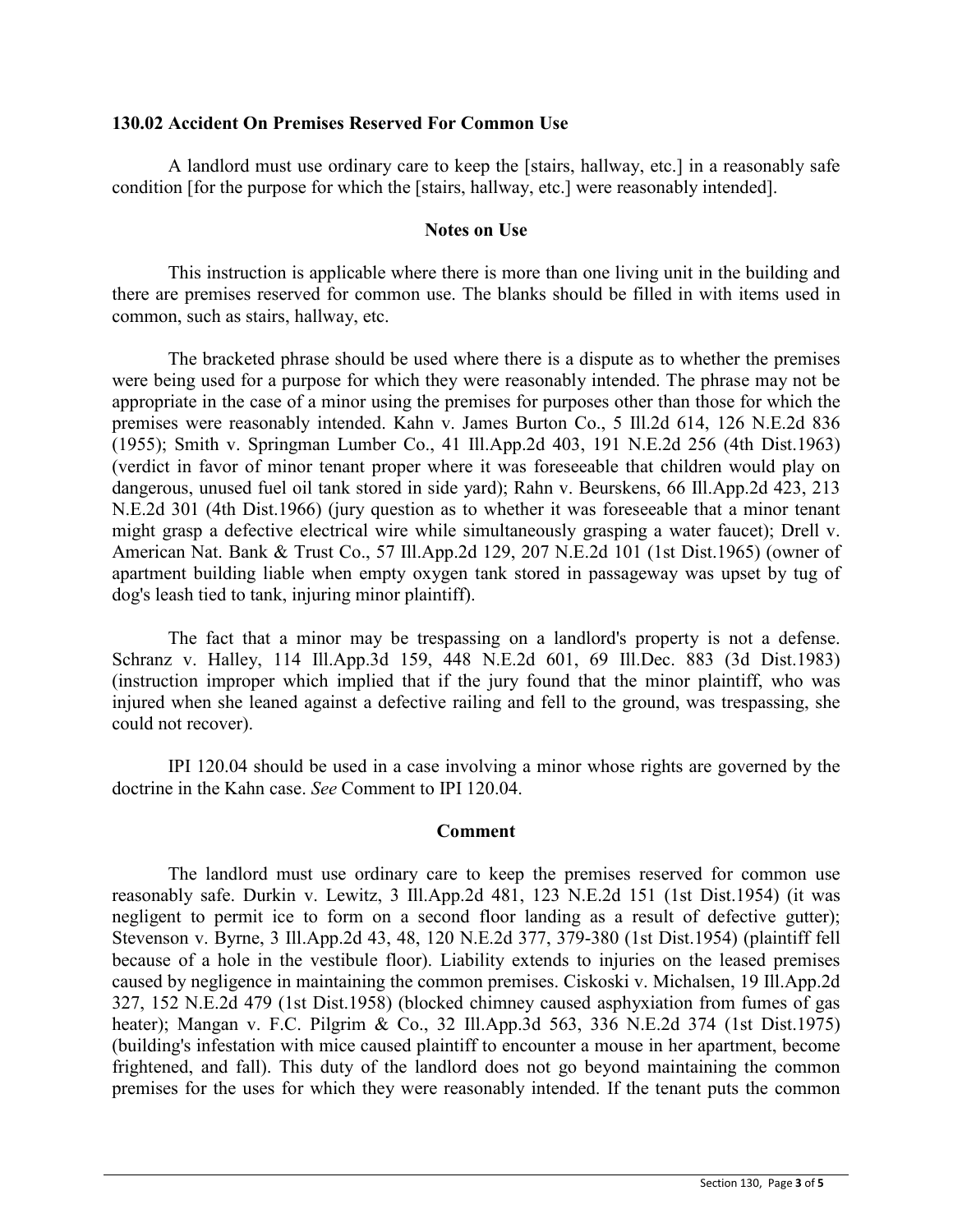premises to a different use, the landlord's duty ceases. McGinnis v. Berven, 16 Ill.App. 354, 356 (1st Dist.1885) (mandatory instructions were erroneous which did not limit use of a second story porch to its intended purposes where the porch gave way under the load of seven people and an ash box weighing one ton).

The landlord has no duty to remove natural accumulations of snow or ice regardless of the length of time which passes after the accumulation. Foster v. George J. Cyrus & Co., 2 Ill.App.3d 274, 276 N.E.2d 38 (1st Dist.1971) (rejecting dicta in Durkin, *supra*, indicating otherwise).

Liability may be incurred, however, when snow or ice is not produced or accumulated from natural causes, but as a result of artificial causes or in any unnatural way, or when defendant's own use of the area concerned created the condition, and whether the condition has been there long enough to charge the responsible party with notice and knowledge of the dangerous condition. Bakeman v. Sears, Roebuck & Co., 16 Ill.App.3d 1065, 307 N.E.2d 449 (2d Dist.1974); Cupp v. Nelson, 5 Ill.App.3d 37, 282 N.E.2d 513 (1st Dist.1972) (error to grant new trial where jury found defendant negligent in spreading salt on some but not all of the icy steps upon which plaintiff fell); Webb v. Morgan, 176 Ill.App.3d 378, 531 N.E.2d 36, 125 Ill.Dec. 857 (5th Dist.1988) (verdict for plaintiff proper where jury could determine that an icy parking lot upon which plaintiff fell was the product of an unnatural accumulation caused by water running off snowbanks onto a common parking area and freezing); Lapidus v. Hahn, 115 Ill.App.3d 795, 450 N.E.2d 824, 71 Ill.Dec. 136 (1st Dist.1983) (ice formed because of defective roof was an unnatural accumulation).

The mere sprinkling of salt on a stairway, which may cause ice to melt, although it later refreezes, is not the kind of act which aggravates a natural condition and leads to a landlord's liability. Lewis v. W. F. Smith & Co., 71 Ill.App.3d 1032, 390 N.E.2d 39, 28 Ill.Dec. 57 (1st Dist.1979). A custom of gratuitous snow and ice removal does not give rise to a duty to continue to remove natural accumulations of snow or ice. Chisolm v. Stephens, 47 Ill.App.3d 999, 365 N.E.2d 80, 7 Ill.Dec. 795 (1st Dist.1977).